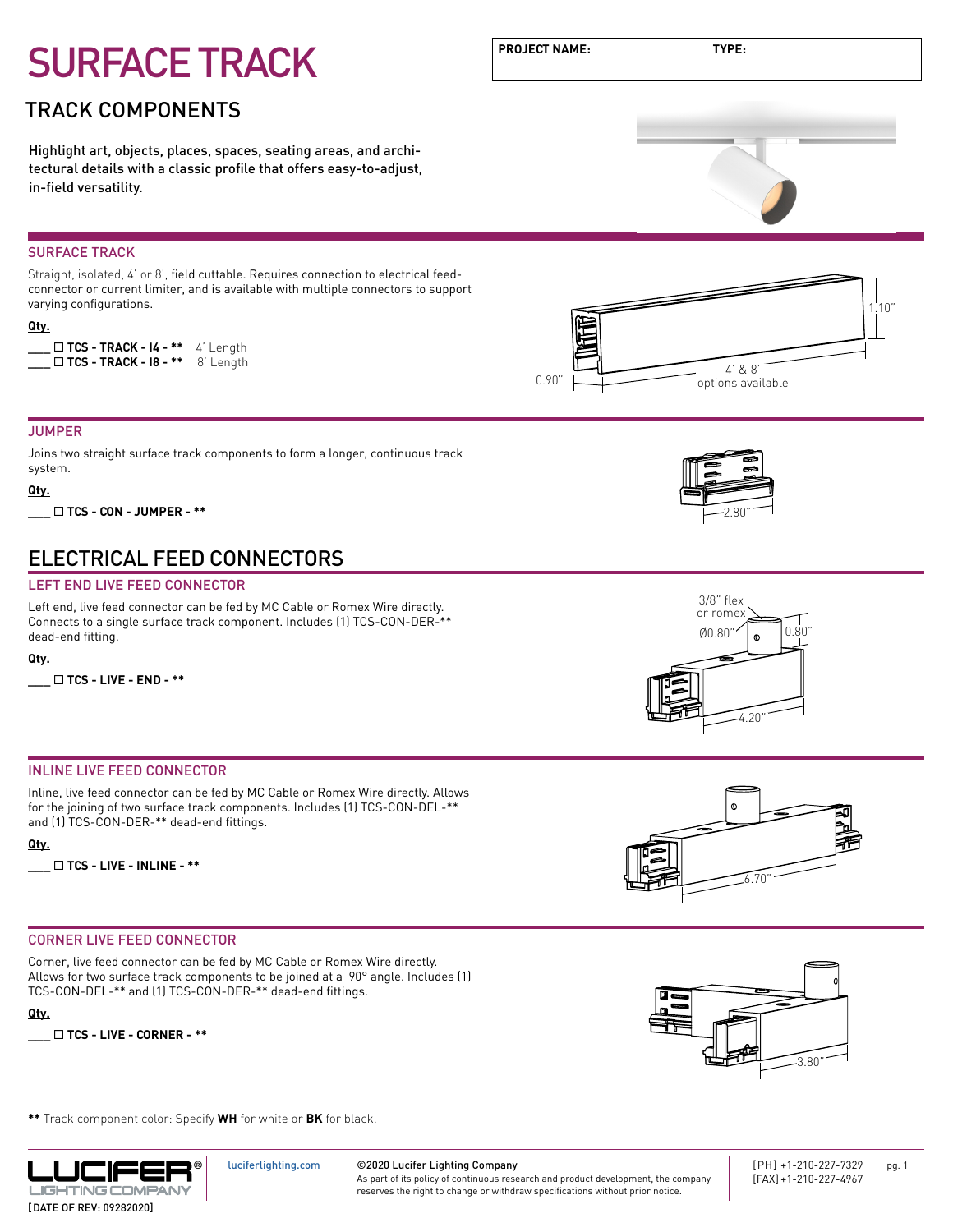#### T LIVE FEED CONNECTOR

T, live feed connector can be fed by MC Cable or Romex Wire directly. Allows for three surface track components to be joined inline and at a 90° angle. Includes (2) TCS-CON-DEL-\*\* and (1) TCS-CON-DER-\*\* dead-end fittings.

#### **Qty.**

**\_\_\_** ¨ **TCS - LIVE - T - \*\***

#### X LIVE FEED CONNECTOR

X, live feed connector can be fed by MC Cable or Romex Wire directly. Allows for four surface track components to be joined. Includes (2) TCS-CON-DEL-\*\* and (2) TCS-CON-DER-\*\* dead-end fittings.

#### **Qty.**

**\_\_\_** ¨ **TCS - LIVE - X - \*\***





#### LEFT END CONDUIT FEED CONNECTOR

Left end, live feed connector available for ceiling mount conduit. Includes adaptors for 1/2" and 3/4" EMT conduit and 1/2" flex conduit. Connects to a single surface track component. Includes (1) TCS-CON-DER-\*\* dead-end fitting.

**Qty.**

**\_\_\_** ¨ **TCS - CONDUIT - END - \*\***

#### T CONDUIT FEED CONNECTOR

T, live feed connector available for ceiling mount conduit. Includes adaptors for 1/2" and 3/4" EMT conduit and 1/2" flex conduit. Allows for three surface track components to be joined inline and at a 90° angle. Includes (2) TCS-CON-DEL-\*\* and (1) TCS-CON-DER-\*\* dead-end fittings.

#### **Qty.**

**\_\_\_** ¨ **TCS - CONDUIT - T - \*\***

#### END JUNCTION BOX CONNECTOR

Left end, j-box mounting plate mounts directly to bottom of customer supplied 4" Octagon box. Connects to a single surface track component. Not for use with surface mount j-box. Includes (1) TCS-CON-DER-\*\* dead-end fitting.



**\_\_\_** ¨ **TCS - JBOX - END - \*\***

#### INLINE JUNCTION BOX CONNECTOR

Inline, j-box mounting plate mounts directly to bottom of customer supplied 4" Octagon box. Allows for the joining of two surface track components. Includes (1) TCS-CON-DEL-\*\* and (1) TCS-CON-DER-\*\* dead-end fittings. Not for use with surface mount j-box.

**Qty.**







6.70"





**\*\*** Track component color: Specify **WH** for white or **BK** for black.



[luciferlighting.com](http://luciferlighting.com/)

As part of its policy of continuous research and product development, the company

[PH] +1-210-227-7329 pg. 2 [FAX] +1-210-227-4967

©2020 Lucifer Lighting Company

reserves the right to change or withdraw specifications without prior notice.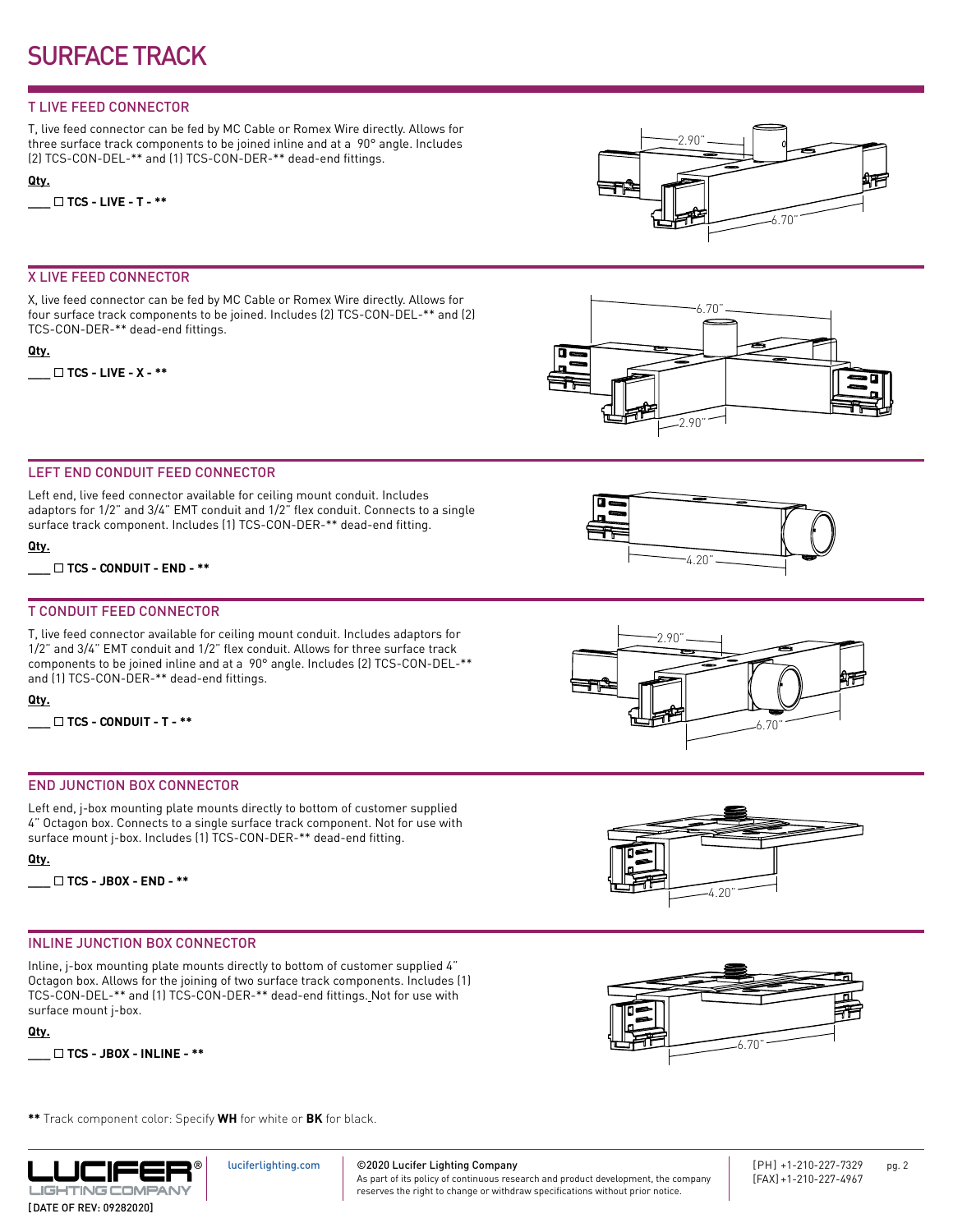#### CORNER JUNCTION BOX CONNECTOR

Corner, j-box mounting plate mounts directly to bottom of customer supplied 4" Octagon box. Allows for the joining of two surface track components at a 90° angle. Not for use with surface mount j-box. Includes (1) TCS-CON-DEL-\*\* and (1) TCS-CON-DER-\*\* dead-end fittings.

**Qty.**

**\_\_\_** ¨ **TCS - JBOX - CORNER - \*\***

#### T JUNCTION BOX CONNECTOR

T, j-box mounting plate mounts directly to bottom of customer supplied 4" Octagon box. Allows for three surface track components to be joined inline and at a 90° angle. Not for use with surface mount j-box. Includes (2) TCS-CON-DEL-\*\* and (1) TCS-CON-DER-\*\* dead-end fittings.

#### **Qty.**

**\_\_\_** ¨ **TCS - JBOX - T - \*\***

## TRACK COUPLER CONNECTORS

#### JUMPER

Joins two straight surface track components to form a longer, continuous track system.

#### **Qty.**

**\_\_\_** ¨ **TCS - CON - JUMPER - \*\***

#### CORNER CONNECTOR

Joins two straight surface track components at a 90° angle to form a longer, continuous track system.

#### **Qty.**

**\_\_\_** ¨ **TCS - CON - CORNER - \*\***

#### T CONNECTOR

Joins three straight surface track components inline and at a 90° angle to form a longer, continuous track system. Includes (1) TCS-CON-DEL-\*\* and (1) TCS-CON-DER-\*\* dead-end fittings.

#### **Qty.**

**\_\_\_** ¨ **TCS - CON - T - \*\***

#### X CONNECTOR

Joins four sections of track to form a longer, continuous track system. Includes (2) TCS-CON-DEL-\*\* and (1) TCS-CON-DER-\*\* dead-end fittings.

#### **Qty.**

**\_\_\_** ¨ **TCS - CON - X - \*\***

**\*\*** Track component color: Specify **WH** for white or **BK** for black.

3.80"













[luciferlighting.com](http://luciferlighting.com/)

©2020 Lucifer Lighting Company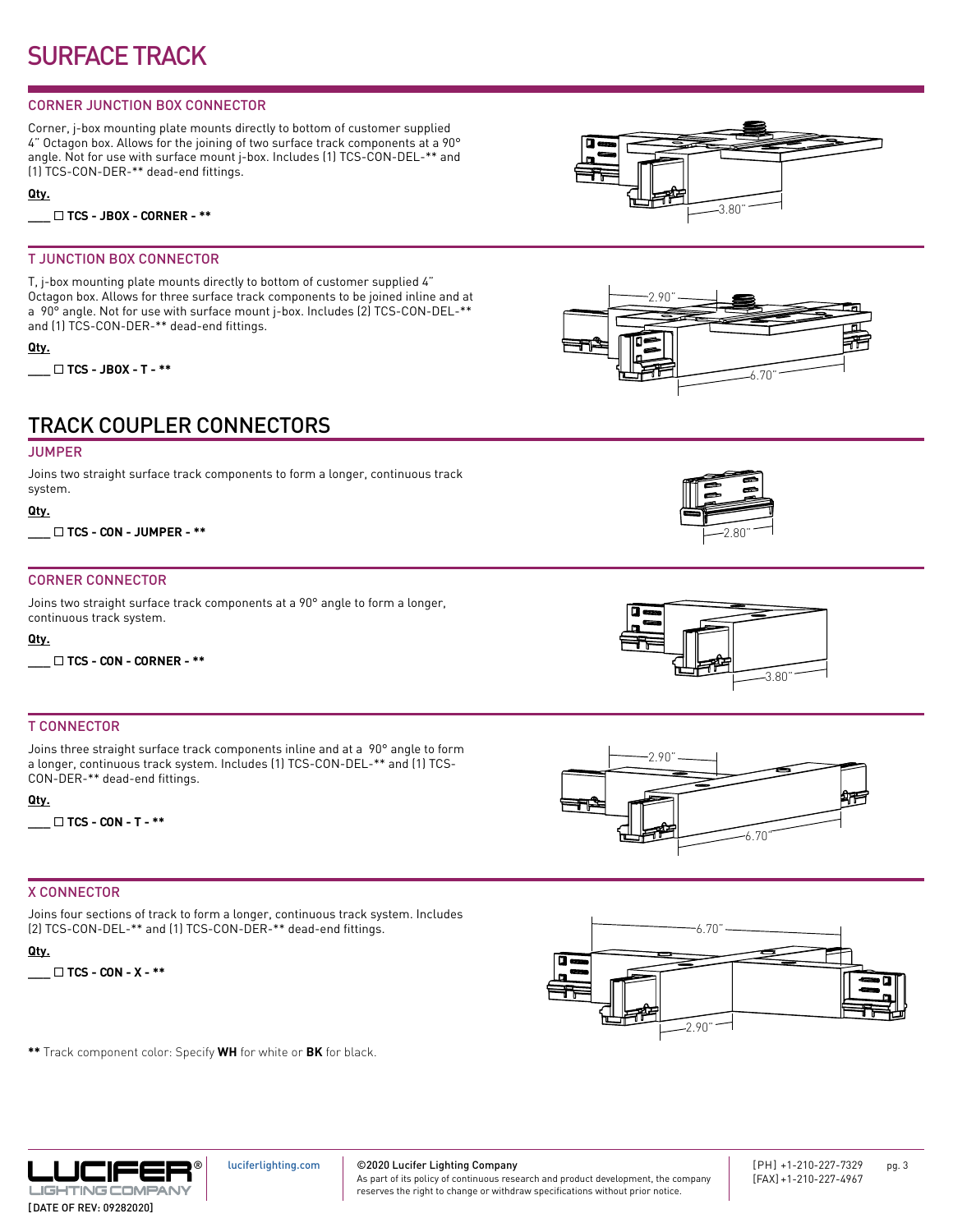#### FLEXIBLE CONNECTOR

Joins two straight surface track components with a flexible connector to form a longer, continuous track system.

#### **Qty.**

**\_\_\_** ¨ **TCS - CON - FLEX - \*\***



#### VERTICAL CONNECTOR

Joins two straight surface track components transitioning from the ceiling to the wall to form a longer, continuous track system.

#### **Qty.**

**\_\_\_** ¨ **TCS - CON - VERTICAL - \*\***



### **ACCESSORIES**

#### **Qty.**

| $\Box$ TC - CSINK           |
|-----------------------------|
| $\Box$ TC - CVR - 8 - **    |
| $\Box$ TCS - CON - DEL - ** |
| $\Box$ TCS - CON - DER - ** |

Countersink and drill tool guide

Track gap cover, 8' (can be field cut)

- Left dead-end fitting, included with power feeds as noted above.
- Right dead-end fitting, included with power feeds as noted above.

**\*\*** Track component color: Specify **WH** for white or **BK** for black.



©2020 Lucifer Lighting Company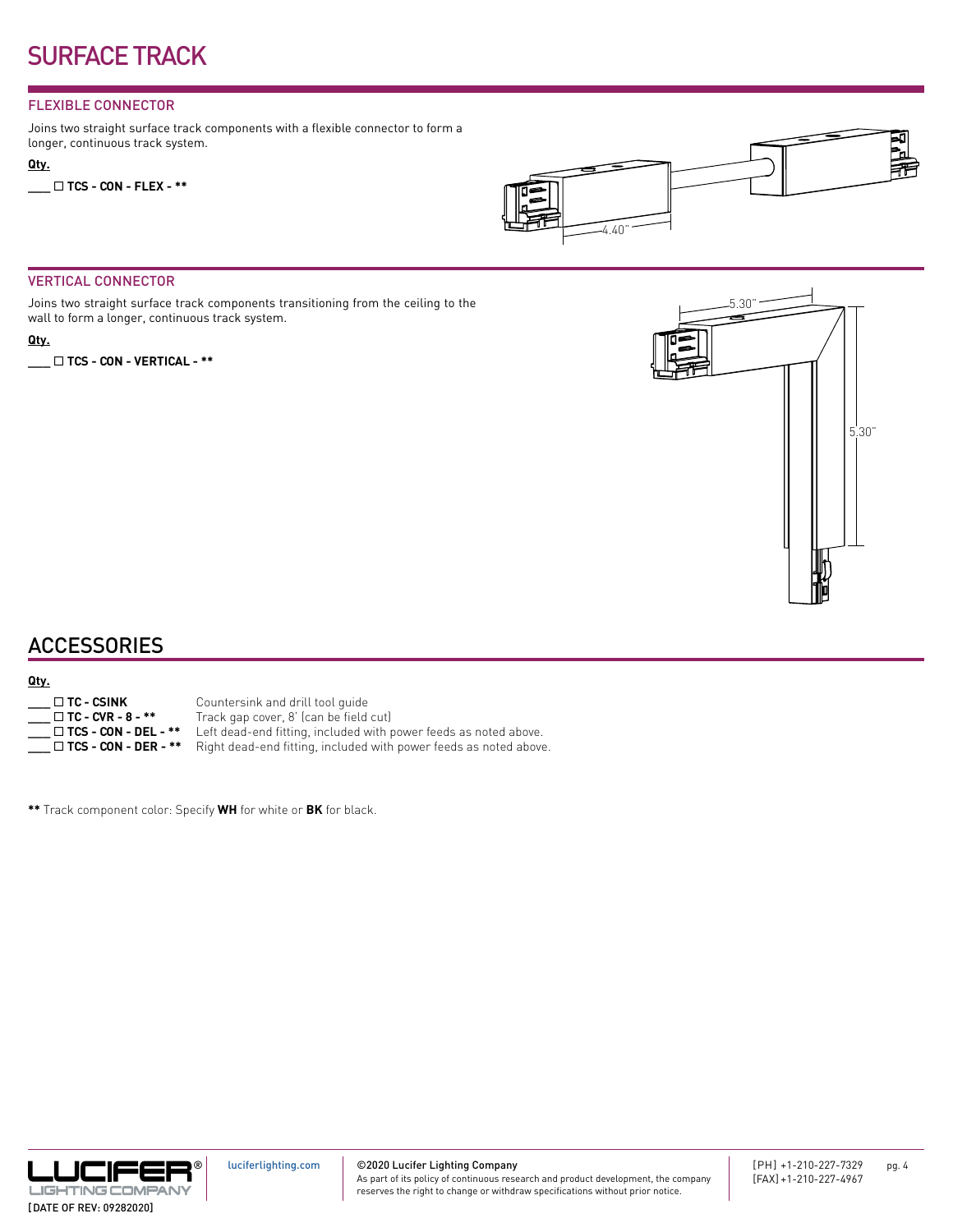### CURRENT LIMITERS

#### LEFT END CURRENT LIMITER

Left end, current limiter, j-box mounting plate mounts directly to bottom of customer supplied 4" Octagon box. Connects to a single surface track component. Not for use with surface mount j-box. Includes (1) TCS-CON-DER-\*\* dead-end fitting

#### **Qty.**

**\_\_\_** ¨ **TCS - CL - LL - CT12 - \*\* - ##**

#### INLINE CURRENT LIMITER

Inline, current limiter, j-box mounting plate mounts directly to bottom of customer supplied 4" Octagon box. Allows for the joining of two surface track components. Not for use with surface mount j-box. Includes (1) TCS-CON-DEL-\*\* and (1) TCS-CON-DER-\*\* dead-end fittings.

#### **Qty.**

**\_\_\_** ¨ **TCS - CL - LS - CT12 - \*\* - ##**

#### CORNER CURRENT LIMITER

Corner, current limiter, j-box mounting plate mounts directly to bottom of customer supplied 4" Octagon box. Allows for the joining of two surface track components at a 90° angle. Not for use with surface mount j-box. Includes (1) TCS-CON-DEL-\*\* and (1) TCS-CON-DER-\*\* dead-end fittings.

#### **Qty.**

**\_\_\_** ¨ **TCS - CL - LC - CT12 - \*\* - ##**

#### T CURRENT LIMITER

T, current limiter, j-box mounting plate mounts directly to bottom of customer supplied 4" Octagon box. Allows for three surface track components to be joined inline and at a 90° angle. Not for use with surface mount j-box. Includes (2) TCS-CON-DEL-\*\* and (1) TCS-CON-DER-\*\* dead-end fittings.

**Qty.**

```
___ ¨ TCS - CL - LT - CT12 - ** - ##
```
**\*\*** Track component color: Specify **WH** for white or **BK** for black.

**##** Current: Specify **05** for 0.5A, **10** for 1A, **15** for 1.5A, **20** for 2A, **25** for 2.5A, **30** for 3A, **50** for 5A, or **80** for 8A.

| <b>AMPERAGE</b> | <b>WATTAGE</b> |
|-----------------|----------------|
| 0.5             | 60             |
| 1.0             | 120            |
| 1.5             | 180            |
| 2.0             | 240            |
| 2.5             | 300            |
| 3.0             | 360            |
| 5.0             | 600            |
| 8.0             | 960            |



[luciferlighting.com](http://luciferlighting.com/)

©2020 Lucifer Lighting Company

As part of its policy of continuous research and product development, the company reserves the right to change or withdraw specifications without prior notice.



 $\rightarrow$ 









24

24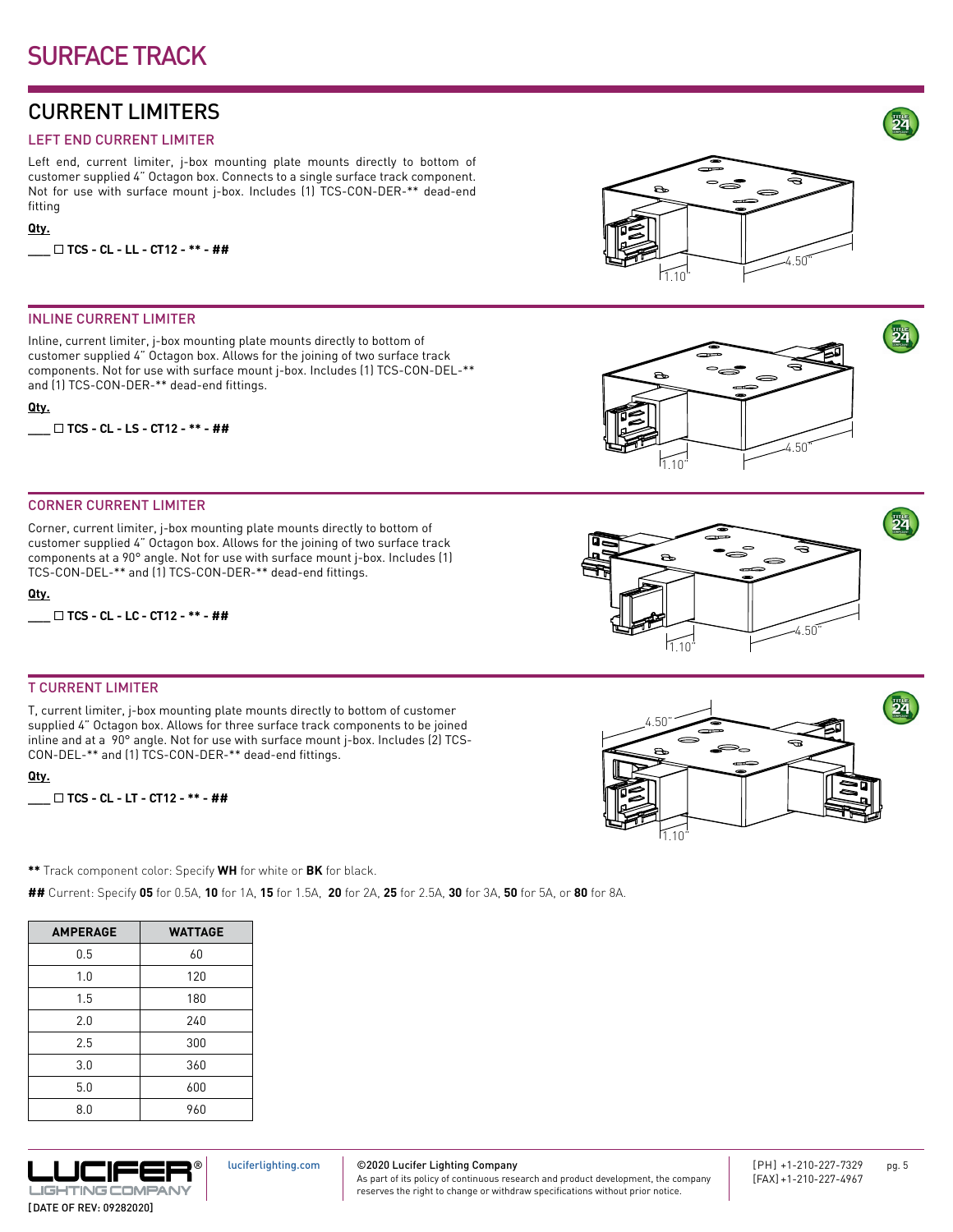#### SPECIFICATION GUIDE





® .UCIFEI **LIGHTING COMPAN** [DATE OF REV: 09282020]

[luciferlighting.com](http://luciferlighting.com/)

©2020 Lucifer Lighting Company